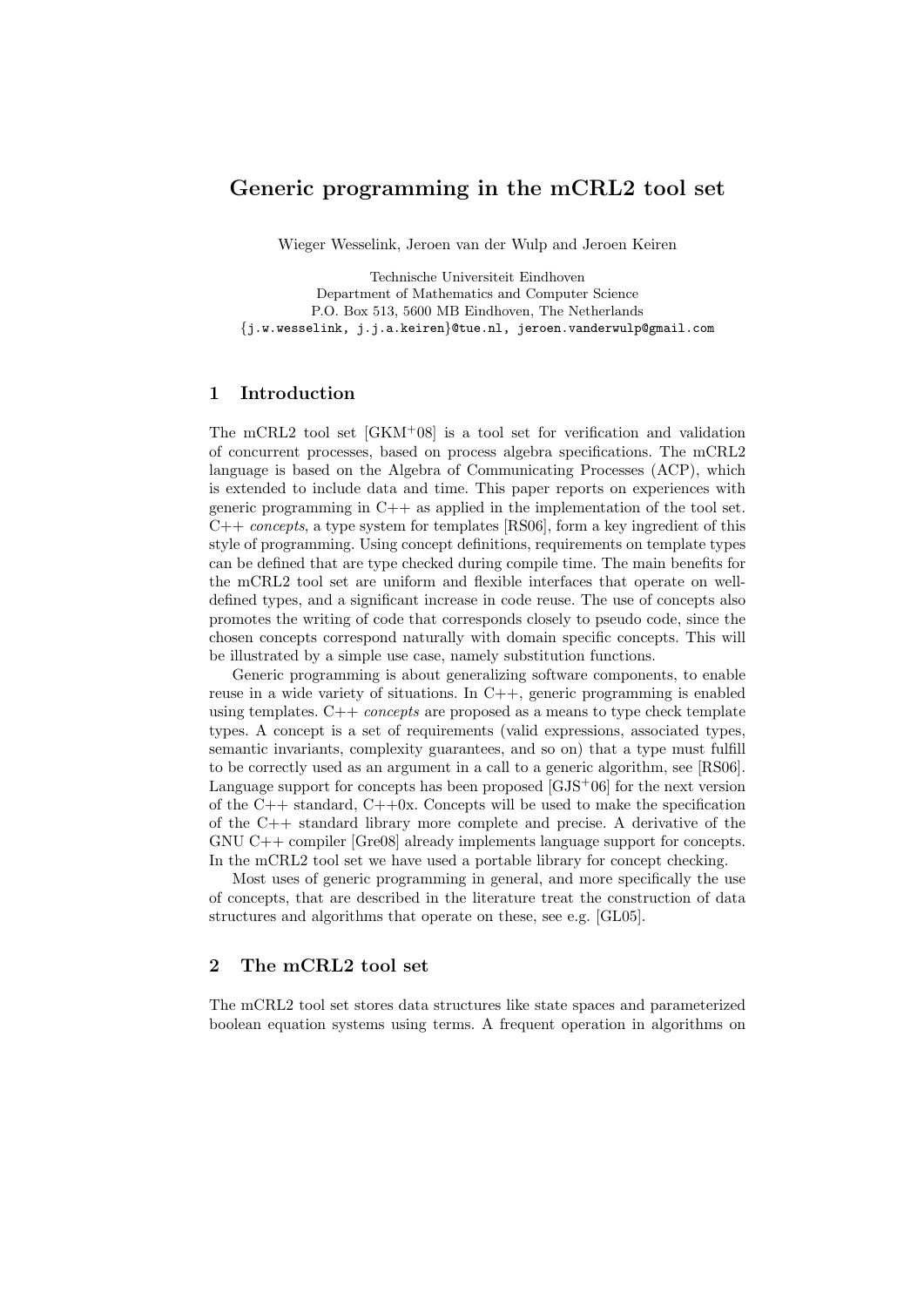these data structures is substitution on terms. A substitution concept has been defined, and applied throughout the tool set, together with a traversal framework for data structures. This has made quite a number of existing replace functions on terms obsolete, and many more ad hoc solutions for less general substitution problems as well. The introduction of the substitution concept has also opened the way to easily experiment with different implementations of substitution functions, instead of with a fixed number of predefined ones. C++ concepts have been applied at several other places. We have, for example, defined a rewriter concept that has helped to make the term rewriter fully replaceable.

## 3 Example

By means of example we take the substitution concept that has been defined in the tool set. A substitution is a function that maps variables from a domain  $V$  to terms of a range  $\mathbb{T}$ . Let x be a variable, t a term, and  $\sigma : \mathbb{V} \to \mathbb{T}$  a substitution that models a Substitution concept, that has the following requirements:

- $-$  Substitution:: variable\_type is a valid  $C++$  type
- $-$  Substitution::term\_type is a valid  $C++$  type
- $-\sigma(x)$  is a valid expression of type Substitution::term\_type
- $-\sigma[x] = t$  is a valid C++ expression

The first three requirements correspond to the ordinary mathematical function concept. We have used the domain specific names variable type and term\_type instead of the usual names argument\_type and result\_type. The third requirement defines the syntax for function application and expresses that the function call operator must be overloaded. The last requirement applies to mutable substitutions, and defines the syntax for updating a substitution. The semantics of the statement  $\sigma[x] = t$  is that  $\sigma := \sigma[x \to t]$ , where  $\sigma[x \to t](y) = t$ if  $y = x$  and  $\sigma[x \to t](y) = \sigma(y)$  otherwise.

An algorithm that takes an argument  $\sigma$  that models the Substitution concept, can only rely on the four requirements that are given here. Using a technique called concept checking one can detect at compile time if an argument type satisfies all these requirements. Moreover, one can easily test if an algorithm does not inadvertently use other properties of a type. As an example we consider the implementation of a function f that applies the substitution  $x := t$ to a process  $p$ :

```
void f(process &p, variable x, term t) {
  substitution sigma; // use a predefined map based substitution class
  sigma[x] = t; \frac{1}{2} add the substitution x -> t to sigma
  substitute(p, sigma); // apply sigma globally to terms in p
}
```
Here substitute is a generic function with the following interface:

```
template <typename Object, typename Substitution>
void rewrite(Object& o, Substitution sigma);
```
2